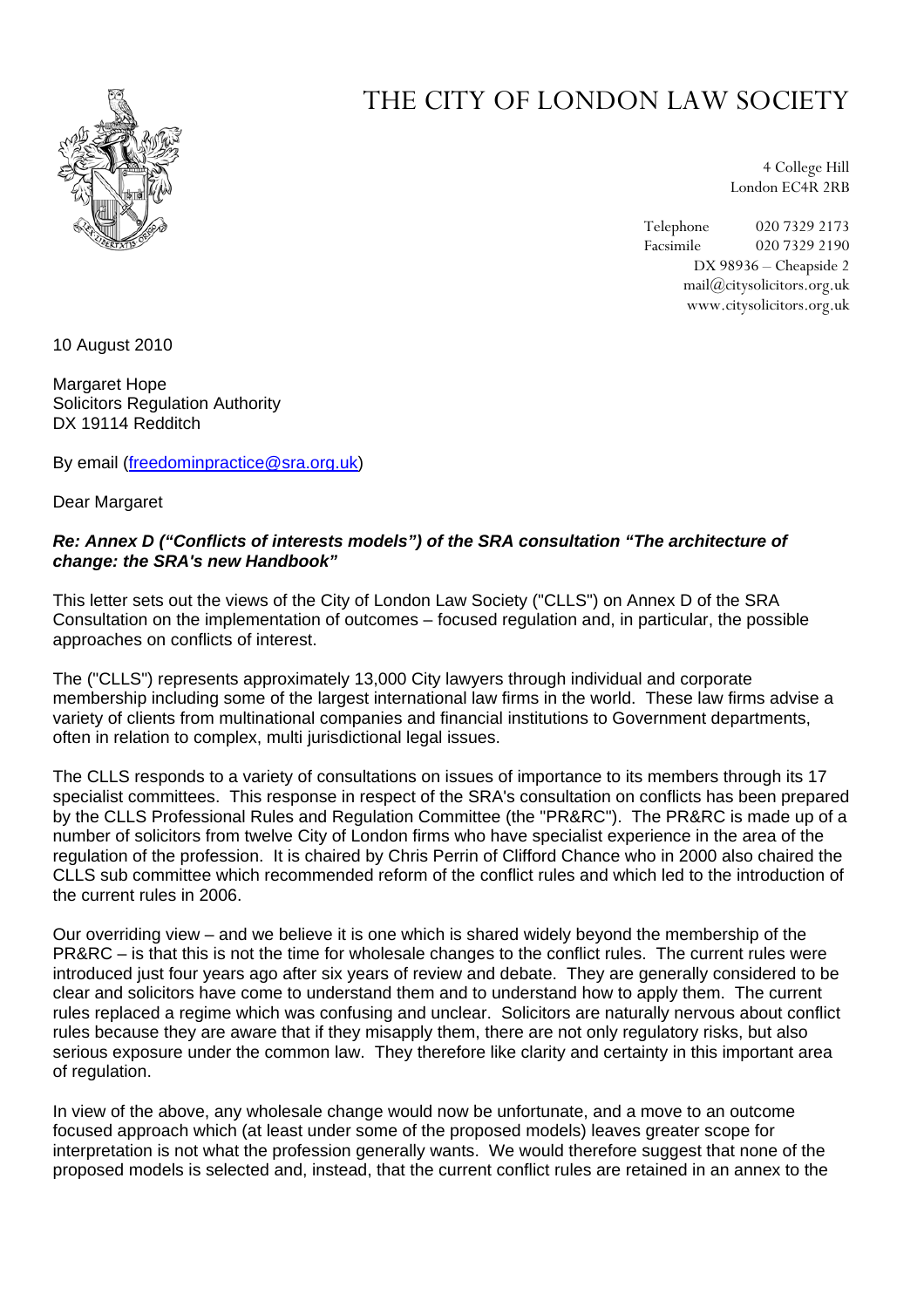Code and treated as Rules. In the Code itself the required Outcome in respect of conflicts would simply be that the firm has procedures in place to ensure that it and its lawyers comply with the Rules in the annex. The approach would therefore be similar to that being proposed in relation to the Accounts Rules (Annex E), where, again, the profession has expressed the view that an approach based on the specific wording of rules is preferred.

As you are aware, we have previously advocated some reform to the current conflict rules whereby *"sophisticated clients"* might consent to a firm acting in circumstances amounting to a *"conflict"* as defined in Rule 3. While we continue to favour such a relaxation, and while we recognise that at least one of the models now being proposed would in effect bring about this change, we take the view that all the proposed models would create more wide-spread problems for the profession as a whole than this localised element of reform would justify.

For the reason outlined above, and generally, we do not believe that the current conflict rules are perfect. If our suggestion that none of the three models is adopted is accepted, we would also suggest that a working party be established to tidy up current wording and/or add further clarity through further Guidance.

The comments below on the three models set out in the consultation are made in case our primary recommendation is not adopted.

We note that the definition of conflict is largely unchanged. In that context, we assume that *"you"* in the first bullet of the definition and *"your"* in the second refers both to the individual solicitor and to his/her firm.

We also note that the definition of "conflict" in Chapter 14 can, "where the context permits, include prospective and former clients". It will be necessary to make it clear that the context of the conflict rules does *not* so permit.

The Outcomes in Model 1 do not permit the current exceptions to the Conflict Rules (see Rule 3.02 and 3.07-3.15). We support these exceptions and believe they are necessary to permit firms to advise in very many commercial situations now accepted in the market and often required by commercial clients. We therefore believe that Model 1 is unacceptable.

Model 2 would bring two changes to the current Rules, and it introduces a new concept of *"substantive client conflict of interests"* which would exist if there was dispute/litigation between two clients, and also if the firm was conducting negotiation on behalf of two or more clients. We are unclear what is meant by *"negotiation"* and whether it envisages just oral bargaining (the *"narrow interpretation"*). If it is not limited to this, any dealings on behalf of a client in the context of transactional work which are aimed at reaching agreement, including proposing amendments to a document would seem to be included (the *"wide interpretation"*). We have two points on the introduction of the *"substantive conflict"* concept:

- 1. Model 2 does not permit the current exception in Rule 3.02(1) where the firm would be involved in negotiations between the clients in a manner currently applicable to many commercial situations which have been accepted in the market and often required by commercial clients. We do not believe this limitation is acceptable even if the narrow definition applies.
- 2. If the narrow definition applies, the wording does permit firms to act for two or more clients who have a *"client conflict of interest"* provided they do not actively conduct oral negotiations on behalf of the clients. While this would be a relaxation of the current rules, it would lead to rather absurd situations where a law firm would brief one (or both?) client(s) on how to negotiate issues and then step out and leave them to it. Moreover, this would be the case for all clients, even unsophisticated ones who may well not be equipped to handle their own negotiations in this way.

While we can see that the definition of *"substantive client conflict"* seeks to preserve the current exception in Rule 3.02(2), we believe it is otherwise unacceptable. We also believe that while the current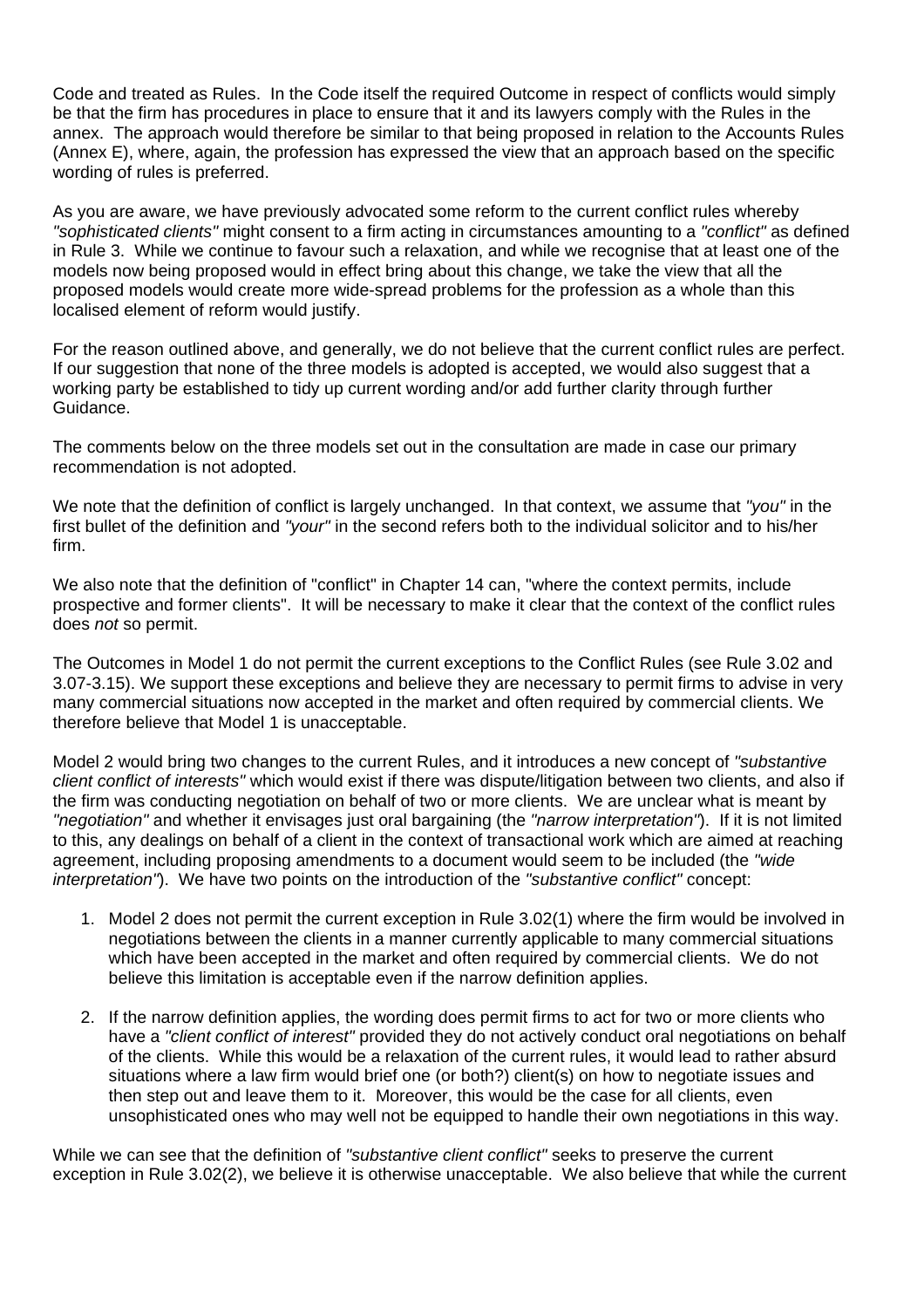Rule 3 definition of *"conflict"* closely reflects the definition which would also apply at common law, it would be confusing to introduce new definitions for *"substantive"* and *"non-substantive"* conflicts which have no equivalents at common law.

Model 3 represents a different approach and essentially gives effect to the common law. With some further elaboration, we believe this approach could work, and would offer the best solution. However, we would make the following four points:-

- 1. A further condition should be added, namely that the clients have not embarked on litigation or other form of dispute resolution.
- 2. We believe a wider restriction should be added to the effect that a client cannot consent to a firm acting in a case of client conflict unless the client demonstrates that he/she has taken separate legal advice on the conflict issue or has access to in-house counsel or is him/herself a qualified lawyer. We believe this is necessary to protect vulnerable clients and to ensure solicitors do not put pressure on such a client to obtain a waiver.
- 3. We think the reference to *"you"* in the second bullet point needs clarification. Wherever a firm acts under an exception to Rule 3.01, it is axiomatic that the individual solicitor acting for each client acts in the best interests of his/her client. However, it cannot be said that the overall/entire firm is acting in the client's best interest since it is also acting for another party. At present, the Core Duties in Rule 1 are directed at *"you"* and paragraph 1 of the Guidance makes clear this is a reference to the individual lawyer, not the firm, and use of the conflict exceptions do not therefore lead to a breach of the Core Duty. In contrast, the proposed Principles (and the corresponding requirements to *"act in the best interests of each client"*) are stated to apply to *"individuals and firms"* and to *"managers"* in a firm. It follows that it needs to be made clear that in the context of the conflict rules and where a firm legitimately acts for more than one client in relation to a matter, the *"you"* and the fourth *"Principle"* apply to the relevant individual lawyer acting for each client and not to the firm generally or any 'manager'.
- 4. It may be necessary to put some limit on a firm's ability to act for more than one defendant in criminal matters; we are not experienced in this field and merely raise it as an issue for others to consider.

We trust these are helpful comments. We take the view that if the wording in relation to conflicts is to be amended, it is essential that it is carefully thought through. We are concerned that the changes envisaged now are too rushed but are happy to work with the SRA in trying to find a solution which is both clear and useable.

Yours faithfully

David McIntosh **Chair**  $CILS$ 

## © CITY OF LONDON LAW SOCIETY 2010.

All rights reserved. This paper has been prepared as part of a consultation process. Its contents should not be taken as legal advice in relation to a particular situation or transaction.